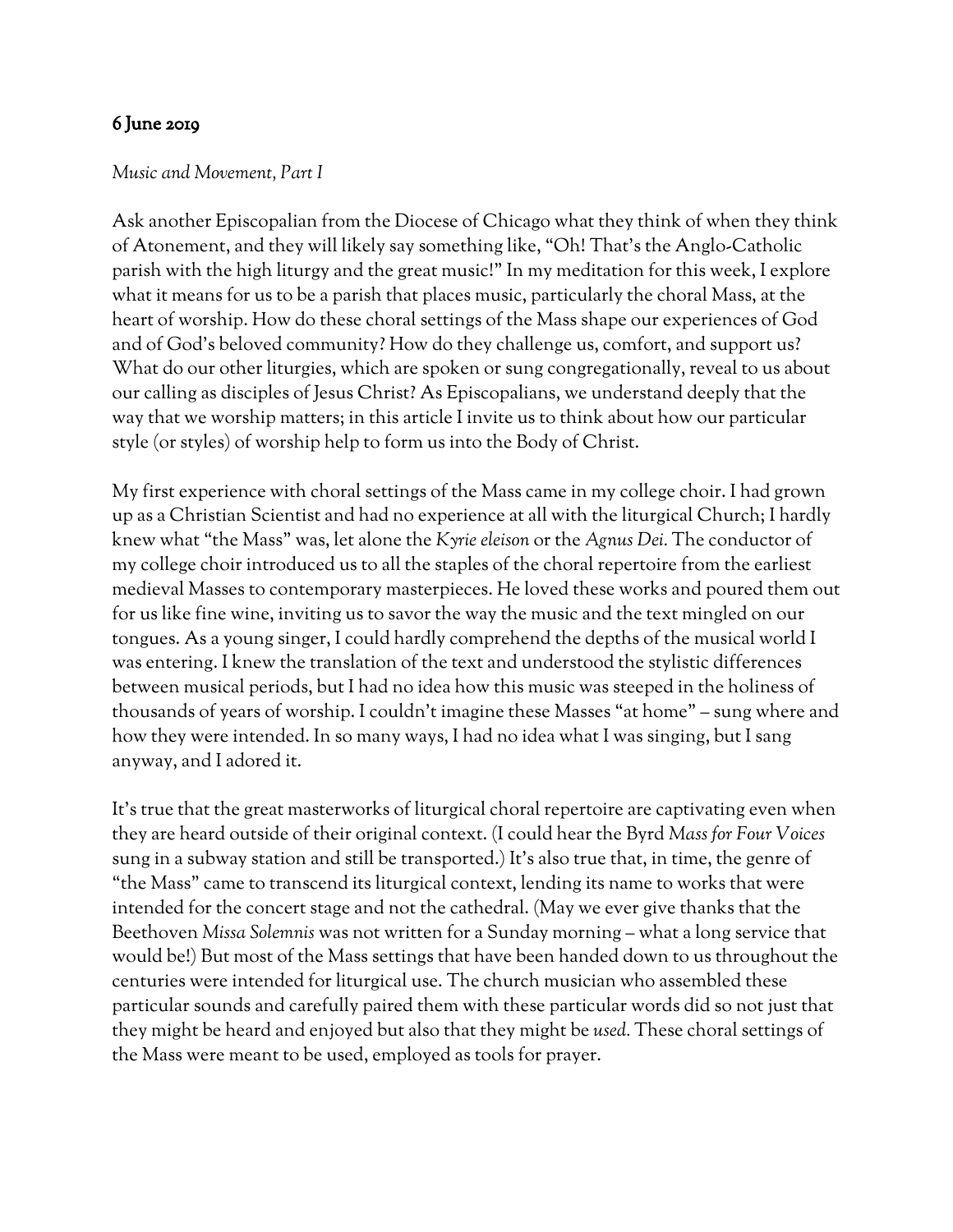Here at Atonement we continue to use these Masses as tools for prayer, week after week. Each week during the program year at the 11:00 Solemn High Mass, the Atonement choirs offer a different composer's ideas about the great, foundational prayers of the Church: the *Kyrie eleison, Gloria, Sanctus and Benedictus,* and *Agnus Dei.* Each week we hear a different perspective on these prayers; each week we are invited to hear new things in the words that the Church has been praying for thousands of years. This is a rare and wonderful thing, and one that marks us as a congregation with unique gifts to offer the world.

In order to really use this gift, though, we have to retrain our brains so that we can fully inhabit the context we're actually in. Usually when we're listening to a choir, the context is a concert. We're sitting in a chair (more on "sitting" next week), and the choir is giving something to us – a Bach cantata, a Mendelssohn oratorio, a motet by Gabriel Jackson. We are consumers, and as consumers our job is to allow the choir to offer us what they've prepared and then to enjoy or critique the sounds that they are offering. The context of a Sunday morning Mass, though, is quite different. In the Mass, we are invited to reach around the concert context to something much more ancient and fundamental: the context of communal worship. In worship, we are not consumers but pray-ers. Our job is to pray the prayers of the Mass together, as a community gathered in Christ. In worship, instead of allowing the choir to give us something, *we invite the choir to sing in our stead.* We invite these talented and faithful people to offer our prayers with their mouths, because they have skills for this kind of musical prayer that most of us do not. In other words, in worship, when the choir sings, we sing too, with our hearts and our minds if not with our lips.

Even with as many years as Atonement has been offering choral Masses on this corner of Kenmore and Ardmore, this shift in context is not automatic, and it is not always easy. There are times when all of us find the music just washing over us as we wonder if we remembered to turn off the coffee pot. To help us find a deeper connection to these prayers, here are some helpful hints:

- Make good use of the translation in the leaflet. Atonement always provides the English translation of the Mass parts for those of us who aren't fluent in ecclesiastical Latin. Follow along with the words so that you know what the choir is singing on our behalf.
- Pay attention to certain musical moments to hear how the composer imagined them. When the name of Jesus is prayed in the *Gloria,* how does it sound? Does the music slow down or stop? Is it louder or more hushed? How does the composer paint the image of the heavenly choir singing the *Sanctus?* Do their words sound triumphant or mysterious? Then – and this is important – ask yourself what these artistic interpretations reveal about God and about us as God's beloved children?